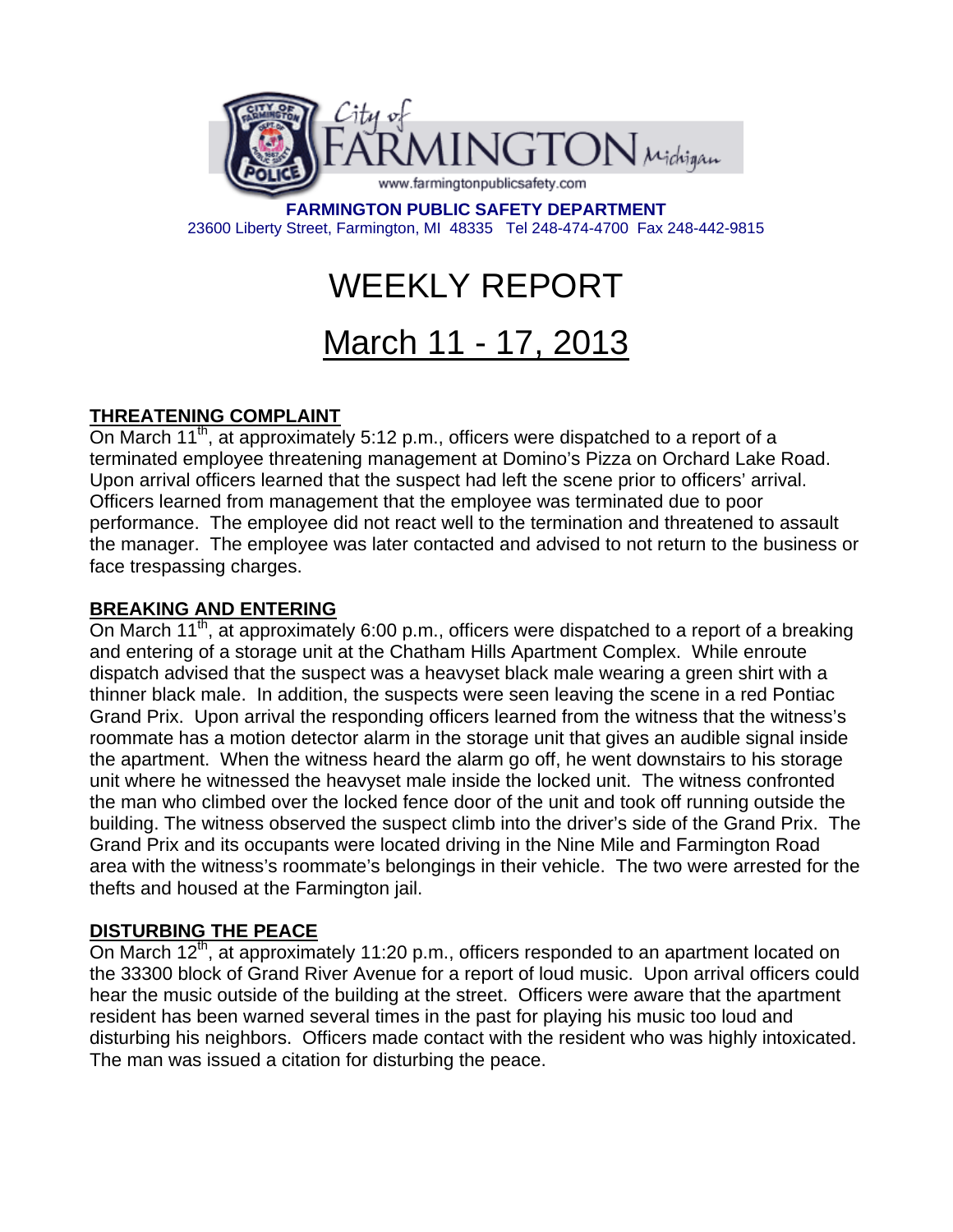Weekly Report March 11 - 17, 2013 Page 2

#### **IDENTITY THEFT**

On March  $13<sup>th</sup>$  a Farmington resident came into the station to file an identity theft report. The resident stated she had been receiving calls from a collection company stating she owed money for outstanding cash advances in her name. The resident stated she had never taken any cash advances and does not know how her information was obtained.

#### **TRESPASSING**

On March  $13<sup>th</sup>$ , at approximately 4:53 p.m., officers were dispatched to the Rainbow Rehabilitation Center on Grand River for a report of a disturbance. Upon arrival officers learned that a parent of one of the patients was creating a disturbance in the lobby. Officers learned that the parent had lost her parental rights of her mentally disabled daughter and that she was not happy with the care that Rainbow Rehabilitation was providing for the patient. Officers learned from the staff that the parent is required to schedule her visits with her daughter ahead of time and that she refuses to do so. The woman was escorted out of the building.

## **OPERATING WHILE INTOXICATED**

On March 14<sup>th</sup>, at approximately 1:32 a.m., an officer on patrol located a female unconscious in her vehicle on Nine Mile near Freedom Road. The officer was able to open the vehicle and wake the driver. He then learned the driver had been drinking and failed roadside sobriety evaluations. The driver submitted to a preliminary breath test with a result of .22. The driver was arrested for Operating While Intoxicated and transported back to the station. Once there she submitted to two breath samples which showed a .22 and a .22 breath alcohol level. The driver was held at the station awaiting sobriety and arraignment.

#### **ODOR INVESTIGATION**

On March 14<sup>th</sup>, at approximately 6:13 p.m., officers responded to Merle Norman on Farmington Road on a report of a chemical burning smell. Upon arrival officers located the odor to a burned out CFL light bulb. Management was advised of the cause of the smell.

#### **PROPERTY DAMAGE ACCIDENT/OPERATING WHILE INTOXICATED**

On March  $17<sup>th</sup>$  officers were dispatched to an accident involving a vehicle that left the roadway and crashed into a garage. Upon arrival, officers investigated and found that the at fault driver was pulling out of the Heritage Condominium Complex and collided with another vehicle that was southbound on Drake Road. The at fault vehicle veered off the roadway, over the embankment, and collided with a garage on Heritage Lane causing extensive damage to same. Subsequent to the investigation it was found that the driver at fault was Operating While Intoxicated.

#### **OPEN INTOXICANT IN A MOTOR VEHICLE (13-1533)**

On March  $17<sup>th</sup>$ , at approximately 6:36 p.m., an officer stopped a vehicle for speeding on Drake Road near Oakland Street. Further investigation by the officer revealed that the driver of the vehicle had a warrant for his arrest out of the Trenton Police Department and that the passenger had been drinking out of a bottle of Jameson's Whisky. Trenton police advised that they could not pick up the driver so he was released and advised to take care of his